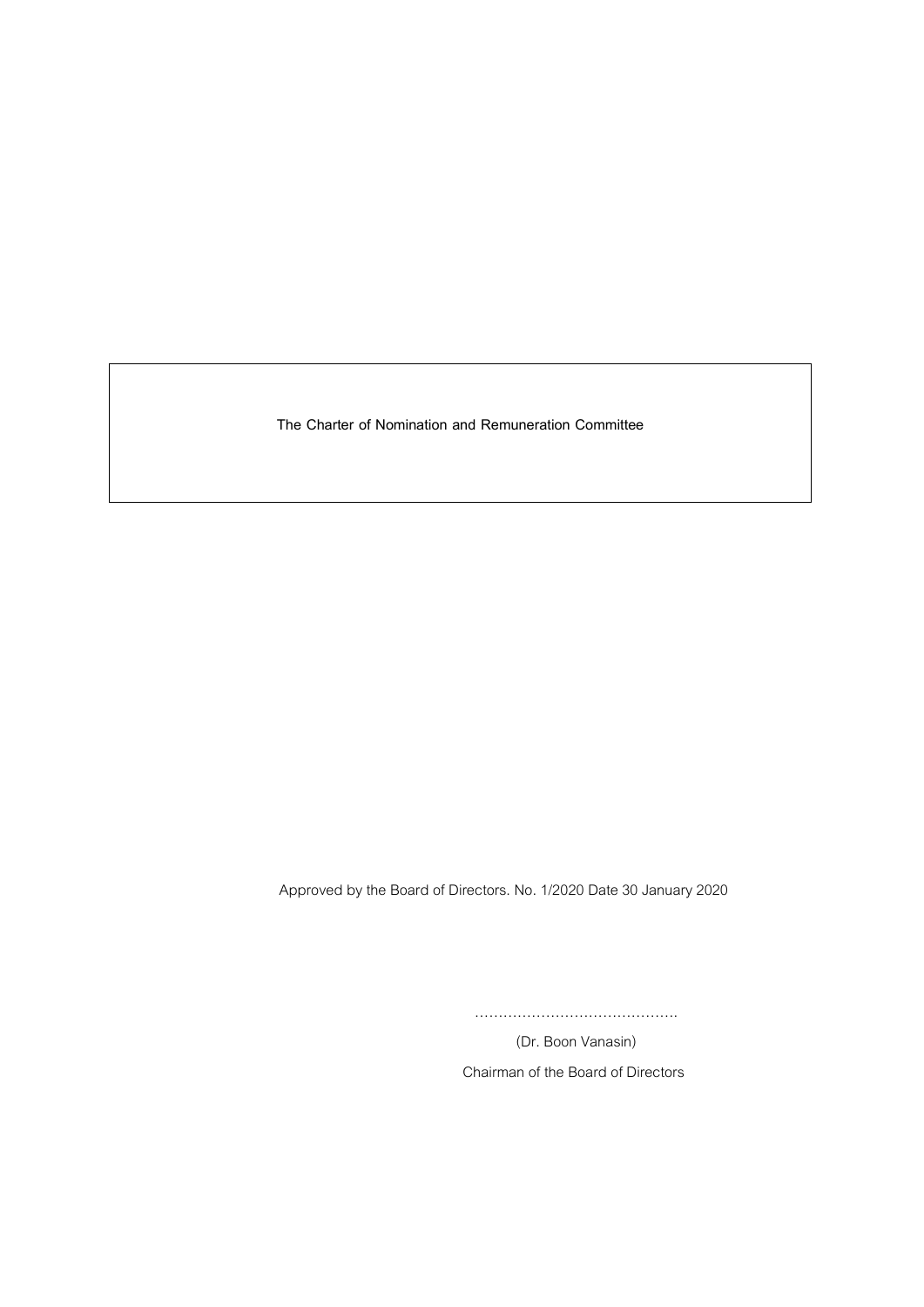### **Charter of Nomination and Remuneration Committee: NRC**

# **1. Objectives**

The Board of Directors has agreed to formulate the Charter of Nomination and Remuneration Committee in order to compose the constituent, responsibility and practice guidelines to ensure the performance of the Nomination and Remuneration Committee are fair, adequate, transparent and in line with the good corporate governance, as to create reliability and trust among stakeholders.

## **2. Composition**

The Nomination and Remuneration Committee consist of at least 2 directors and at least 2 independent directors. A Chairman of the Nomination and Remuneration Committee shall be an Independent Director. Despite, from time to time, the position will become vacant, the remaining directors should be able to carry on the duties and responsibilities. However, if the number of the directors is not sufficient to constitute the quorum, the remaining directors can only hold a meeting to arrange the Board to elect new members of the Nomination and Remuneration Committee for the vacant position.

# **3. Qualifications**

3.1 Being a person who has knowledge, experience and is aware of his/her qualifications, duties, responsibilities as a Nomination and Remuneration Committee.

3.2 A Chairman of the Nomination and Remuneration shall be an Independent Director to be a core driving force to lead the Committee independently.

# **4. Tenure**

4.1 The Nomination and Remuneration Committee shall hold office for a term of 3 years, whereby one year herein referred to the period during the annual general meeting of shareholders of the year when the person being selected until the annual general meeting of shareholder of the following year. A member of the Nomination and Remuneration Committee who is retired by rotation may be re-elected.

- 4.2 The Nomination and Remuneration Committee shall vacate office upon:
	- (1) Rotation
	- (2) Ceasing directorship of the Company
	- (3) Resignation
	- (4) Death
	- (5) Resigned from the position by resolution of the Board of Directors, or by the resolution of shareholders
	- (6) The court issues an order for resignation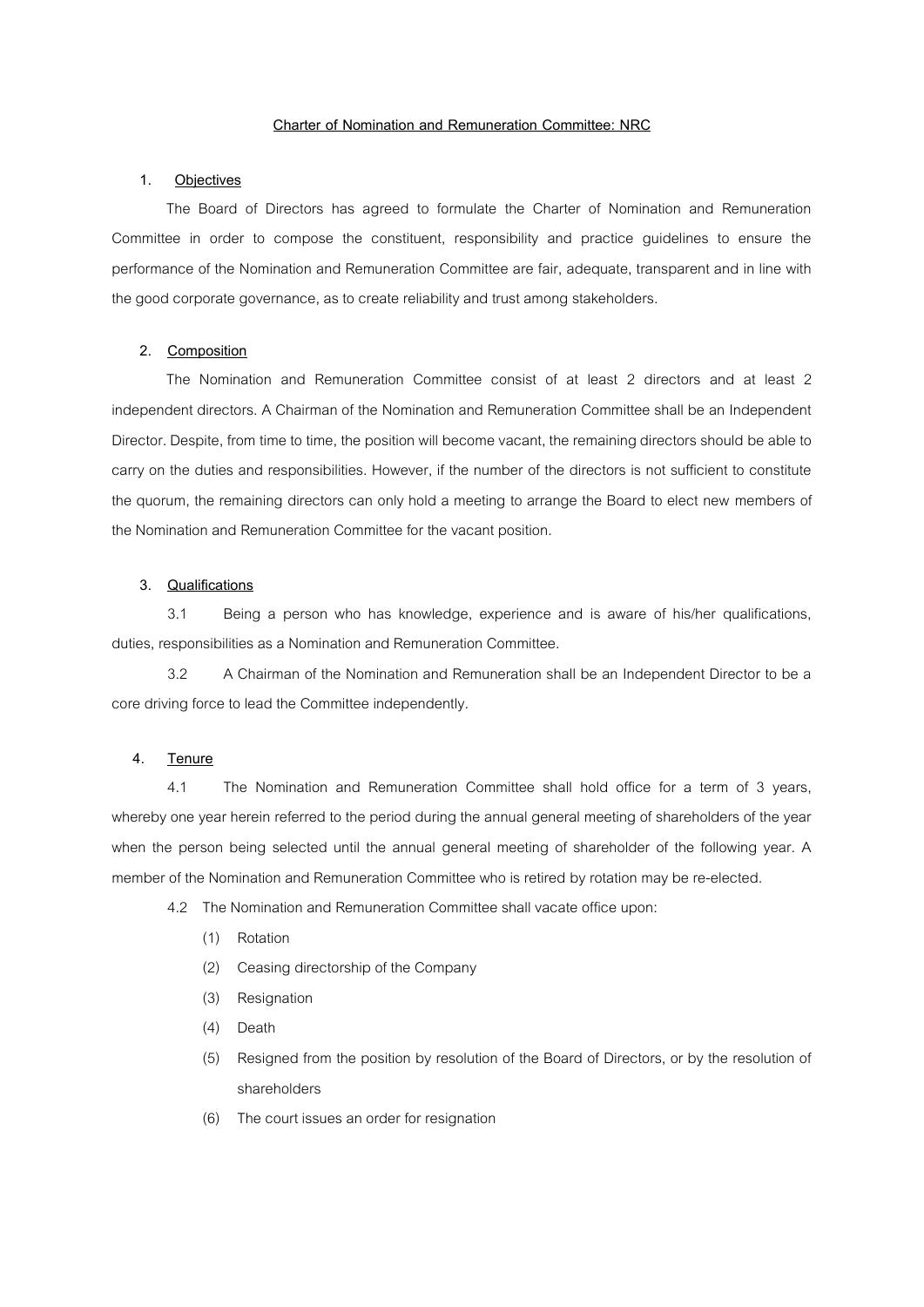4.3 When a member of the Nomination and Remuneration Committee vacate the office prior to the rotation, the Board of Directors shall elect the qualified person to fill the remaining position of the resigning member of the Nomination and Remuneration Committee.

#### **5. Duties and responsibilities of the Nomination and Remuneration Committee**

The Duties and responsibilities of the Nomination and Remuneration Committee, as assigned by the Board of Directors:

5.1 To formulate policy, criteria, procedures for nominating directors and Chairman of the Executive Officer.

5.2 To formulate policy, criteria and methods of remuneration (both in cash and non-cash form) for the Board of Directors, sub-committee and CEO, to be relevant to the duties, responsibilities, to be consistent to operation results of the Company and market situation, in order to seek approval from the meeting of shareholders.

5.3 To nominate and select a qualified person as a director, CEO, pursuant to applicable regulations and law and propose to the Board and/or meeting of shareholders for approval (as the case may be).

5.4 To determine the adequate and necessary remuneration in monetary and non-monetary form as an incentive for the Board of Directors, sub-committee and CEO.

5.5 To oversee if the Board of Directors is composed appropriately, having competent members with knowledge and experience, consistent to the changes in related conditions.

5.6 To set forth direction and to assess work performance of the directors and CEO in order to adjust annual compensation, which is based on duties, responsibilities and to reduce the relating risks, as well as to place importance to the value added of the shareholders in a long term.

5.7 To disclose the policy and details of nomination procedures, policy of nomination and different forms of remuneration; to prepare nomination report which should contain at least description about goals, work performance and opinion of the Nomination and Remuneration Committee in the annual report of the Company.

5.8 To appoint or request an advice from independent external consultants if necessary and the company is responsible for expenses.

5.9 To perform any other duties as assigned by the Board of Directors.

### **6. Meeting**

6.1 The Nomination and Remuneration Committee shall hold meeting at least 2 times a year.

- 6.2 In the meeting, at least half of the members of the Nomination and Remuneration Committee shall constitute the quorum.
- 6.3 In case the Chairman of the Nomination and Remuneration Committee is absent or unable to perform his/her duty, the members shall select one member as a chairperson.